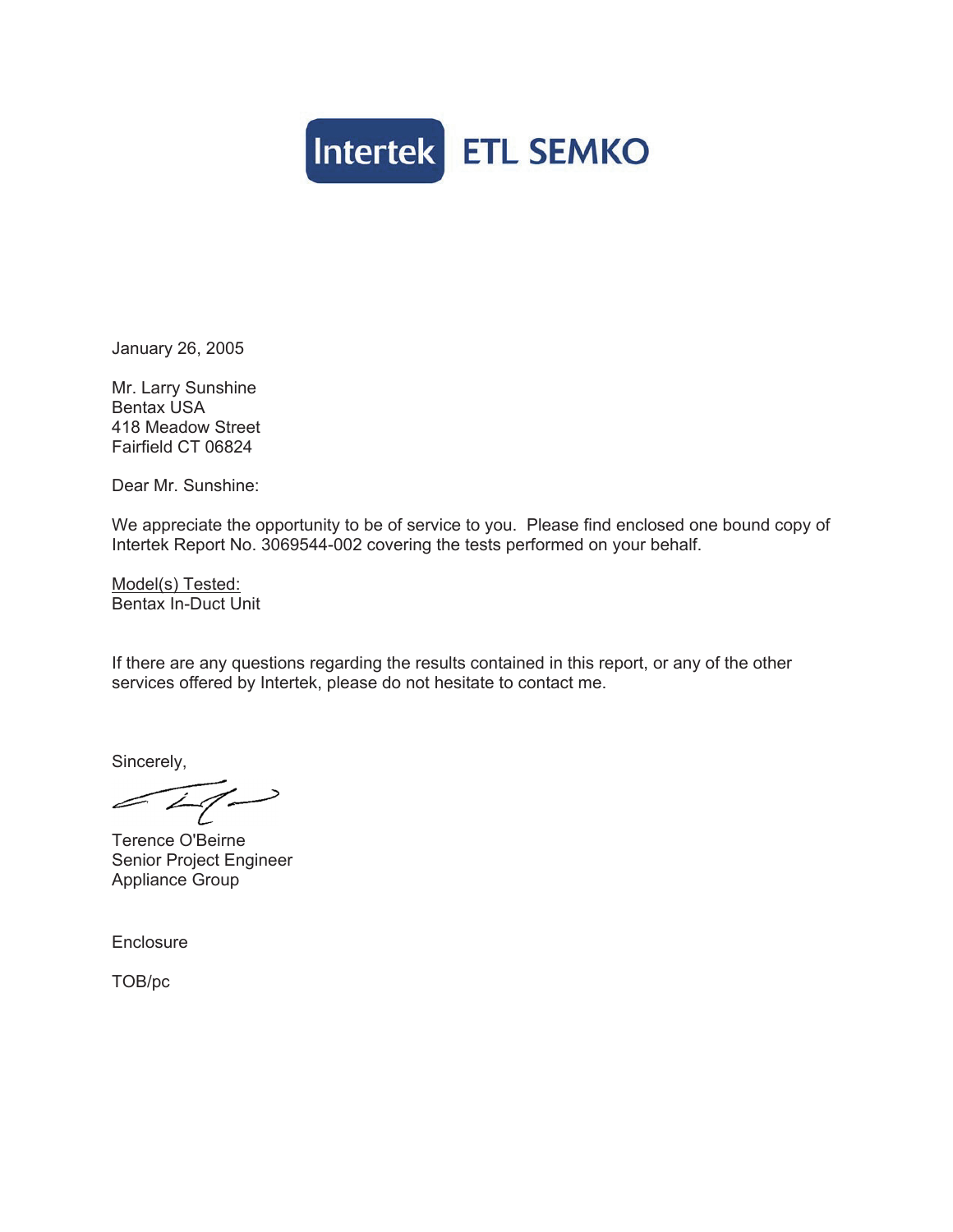

# **REPORT INTERTEK, ETL SEMKO**

3933 US ROUTE 11 CORTLAND, NEW YORK 13045

Project No. 3069544 Date: January 26, 2005

REPORT NO.

## **3069544-002**

# RENDERED TO:

**Bentax USA**  418 Meadow Street Fairfield, CT 06824

| <b>Report Scope:</b>         | Performance testing of an in-duct air purification system                                                                                                                  |
|------------------------------|----------------------------------------------------------------------------------------------------------------------------------------------------------------------------|
| <b>Limitation Statement:</b> | The test data and results contained in this report are provided for<br>client information and evaluation. No conclusions are drawn by<br>Intertek.                         |
| Authorization:               | The tests were authorized by signed Intertek Quote No. 16475199<br>dated December 13, 2004.                                                                                |
| Standards Used:              | Modified ANSI/AHAM AC-1-2002 entitled, "American National<br>Standard Method for Measuring Performance of Portable<br>Household Electric Cord-Connected Room Air Cleaners" |
| Sample Description:          | One Bentax In-Duct air cleaner unit was brought by the client to<br>the laboratory on December 13, 2004.                                                                   |
| Date of Tests:               | December 13, 2004                                                                                                                                                          |

**An independent organization testing for safety, performance, and certification.**

This report is for the exclusive use of Intertek's Client and is provided pursuant to the agreement between Intertek and its Client. Intertek's<br>responsibility and liability are limited to the terms and conditions of the ag distribute this report and then only in its entirety. Any use of the Intertek name or one of its marks for the sale or advertisement of the tested<br>material, product or service must first be approved in writing by Intertek.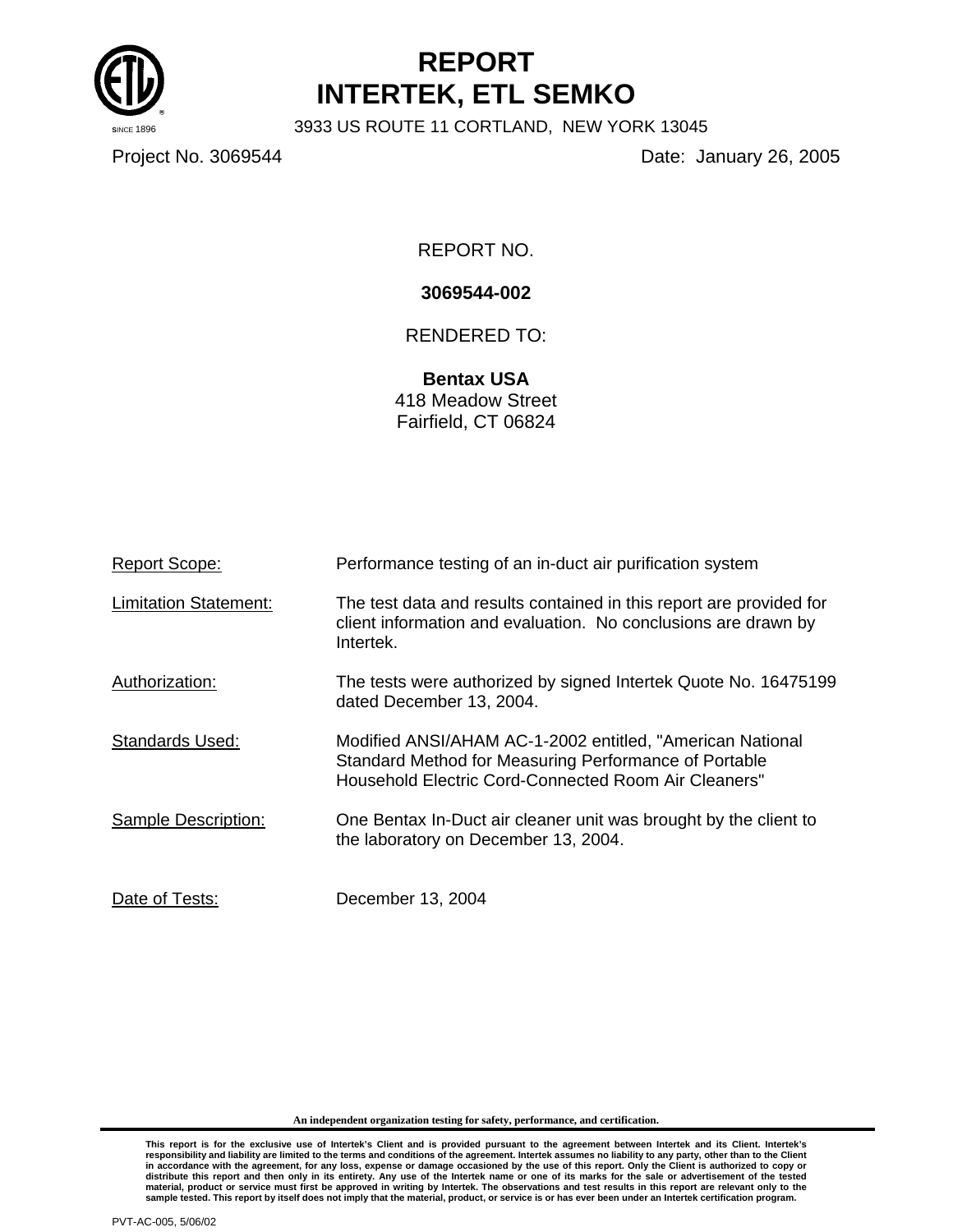#### **Test Method:**

#### **Objective**

To evaluate the effectiveness of Bentax USA's air purification equipment by comparing its reduction of airborne particles to a control's natural decay in a typical indoor environment. This environment has been designed to be similar to a typical consumer application such as homes, offices*,* etc. The key to this experiment is to eliminate any outside influences not consistent with a typical commercial or residential environment.

# **Testing Method**

#### *Test facility*

The tests were conducted in a closed room 10.5 x 12 x 8 ft equipped with an exhaust system to clean the room between tests. The room also had a ceiling fan used primarily for evenly spreading the contaminants injected into the room for the most accurate measurements.

In order to test this specific equipment, a duct system was utilized to supply air to the room in order to model, as close as possible, a real indoor environment. The supply air was taken from outside the test chamber. The Bentax equipment was installed in this duct system which supplied a measured amount of ionized air into the room.

#### *Dissemination of dust particles and mold spores into the closed room*

Roughly One (1) gram of each contaminant, dust particles and mold spores (Aspergillus Fumigatus), was introduced into the test room by utilizing an injection system. An initial concentration of 0.789 parts/cc of mold and 292.2 parts/cc of dust was achieved prior to the start of the test. The contaminant was spread evenly in the closed room by the ceiling fan mounted in the middle of the room's ceiling. The fan was on as the contaminant was introduced into the room and was turned off after 60 seconds. Thereafter, the decay of the particles/spores was measured at one (1) minute intervals until the test was completed. The particle/spore count was measured using a TSI Aerodynamic Particle Sizer Model 3321.

#### *Temperature and humidity*

The temperature was held at a level between 65°F and 75°F, and the humidity was held at a level between 35 and 45%. The temperature was measured by a Vaisala Temperature/Humidity Sensor Model HMW30YB.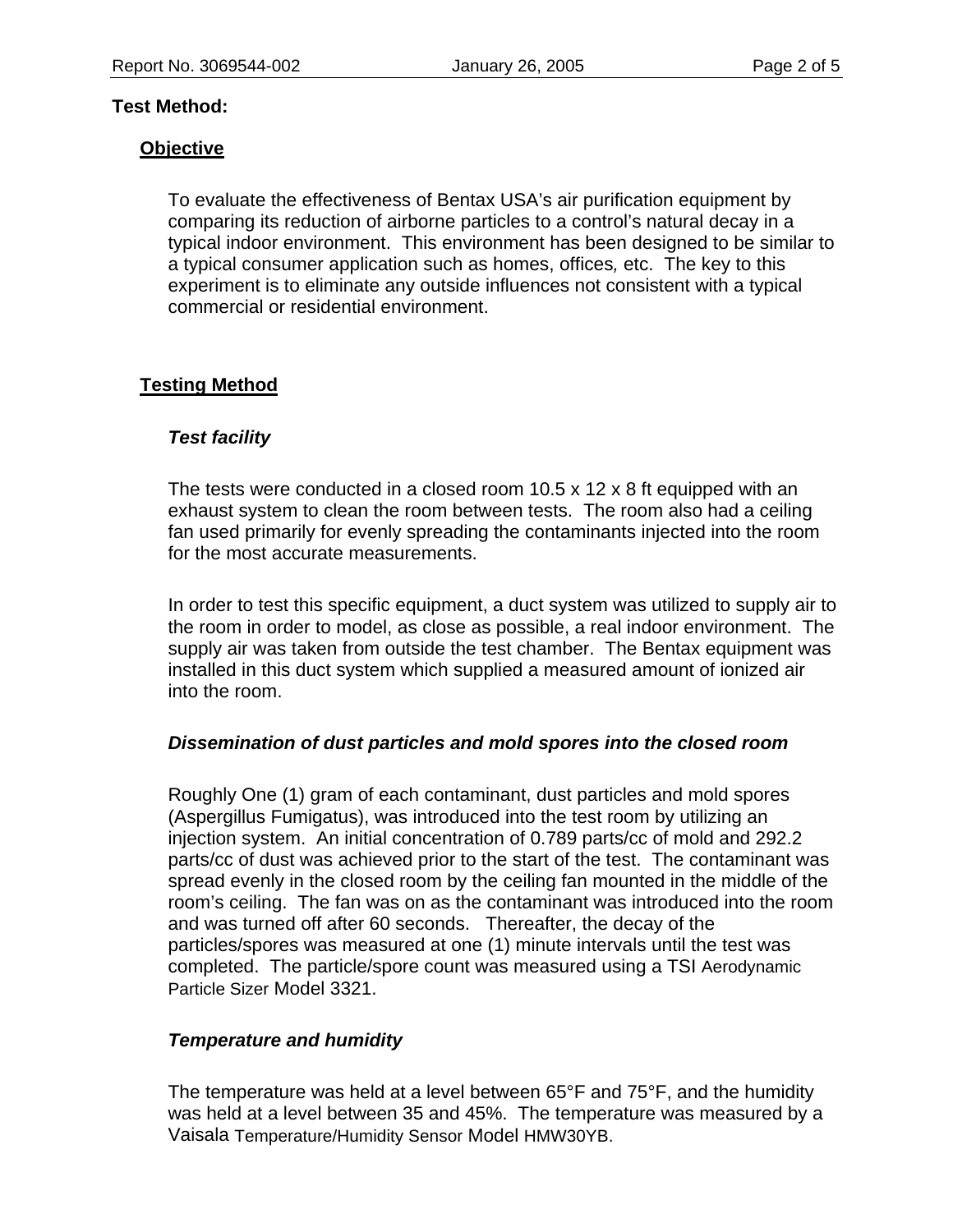# *Data logging*

The particle data were recorded continuously by an automated computer data acquisition system directly connected to the TSI Particle Sizer. Data was logged every minute during the test period using a proprietary software program, the temperature and humidity was averaged over the period.

# *Ion count*

The ionization level of both positive and negative ions was controlled by the tested equipment and held at an average of 1,000  $-$  1,400 ions/cm<sup>3</sup>. The measurements were performed by Ion-meter IM 5005, Umwelt-Technic AG, Germany (calibration unknown).

# *Testing*

The steps of the actual testing procedure were as follows:

- a) The room was cleaned by the heavy duty exhaust system that recirculates the air until the contamination level of airborne particles in the room is below 0.03 part/cc.
- b) The heavy duty exhaust system was turned off and sealed.
- c) The air contaminants, dust particles or mold spores, were introduced by an injection system and then spread evenly in the room for 60 seconds using the ceiling mounted fan.
- d) Measurements of the decay of the particles/spores in the air were taken and recorded by the data-logger.

These measurements were conducted first on the controlled natural decay of the particles/spores. After that was completed, steps (a) through (d) as described above were repeated with the client's equipment turned on which maintained a consistent ion level in the room. Repeating the test provides a comparison of the equipment to the control's test case.

# **Results**

The dust particles decayed naturally at a rate of 12.6% during the fifteen (15) minute test period. The Bentax equipment's decay rate of the dust particles was 85.8% during this same time period. See chart 1 below.

The mold spores decayed naturally at a rate of 67.1% during the first nine (9) minutes of the test period. The Bentax equipment's decay rate of the mold spores was 91.1% during the first nine (9) minutes of the test period. The duration of this test period was shortened because after nine minutes, the mold spore count during the Bentax equipment's decay rate was below the capabilities of the testing facility's measuring equipment. See chart 2 below.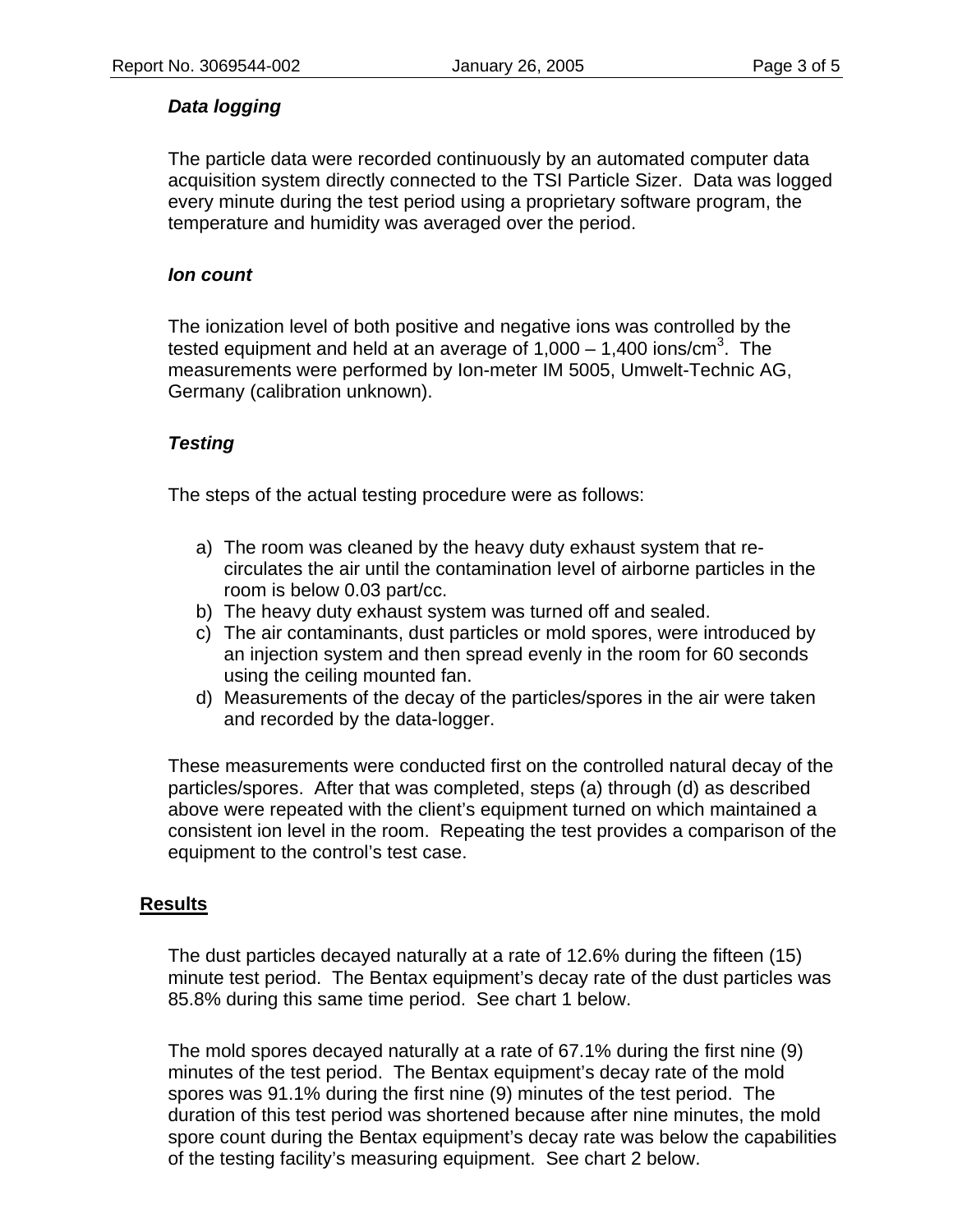

Chart 1



Chart 2

The raw data from the test results can be found in the attached appendices.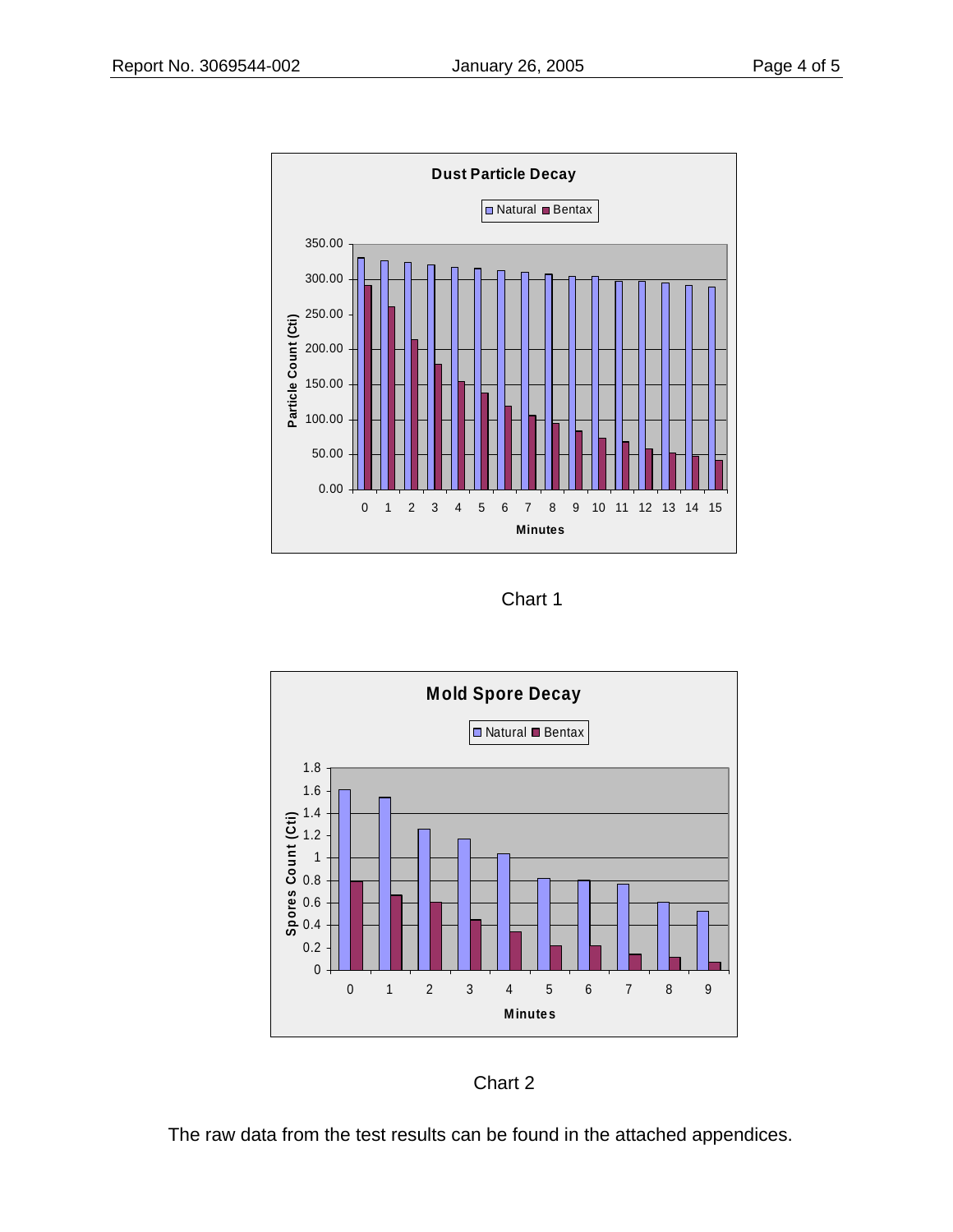# **Test Equipment List:**

| <b>Equipment Used</b>                  | <b>Model Number</b> | Intertek Control# | Cal. Due Date |
|----------------------------------------|---------------------|-------------------|---------------|
| Laser Aerosol Spectrometer             | <b>HSLAS 0.065</b>  | N829              | 12/05         |
| Aerodynamic Particle Sizer             | 3321                | $A - 261$         | 01/05         |
| <b>Fluidized Bed Aerosol Generator</b> | 340000              | --                | --            |
| Sola Voltage regulator (120 Vac)       | <b>MCR</b>          | V <sub>245</sub>  | 06/05         |
| <b>Temperature/Humidity Sensor</b>     | HMW30YB             | T680              | 11/05         |
| <b>Power Transducer</b>                | <b>AGH-002B</b>     | E399              | 04/05         |

### **Results of Performance Tests:**

| Model/Configuration        | Test<br><b>Particulate</b> | <b>Natural Decay</b><br>Rate | CADR  | CADR<br>STDEV. |
|----------------------------|----------------------------|------------------------------|-------|----------------|
| <b>Bentax In-Duct unit</b> | Dust                       | 0.00424                      | 125.0 | 2.5            |
|                            | <b>Mold</b>                | 0.11245                      | 158.4 | 14.6           |

# **Summary**

Testing of the Bentax unit was designed to simulate real world use. A test chamber duplicating typical household conditions was modified to introduce outside air processed by the Bentax unit as might be seen in a standard installation.

The above results were achieved under the following conditions:

- 1. There was no requirement for any of the client's equipment to be in the room during the testing; and
- 2. The client's equipment does not utilize any type of filtering system.

Report Reviewed By: Tested By:

Terence J. O'Beirne Senior Project Engineer Appliance Group

 Michael Podoliak **Technician** Appliance Group

pac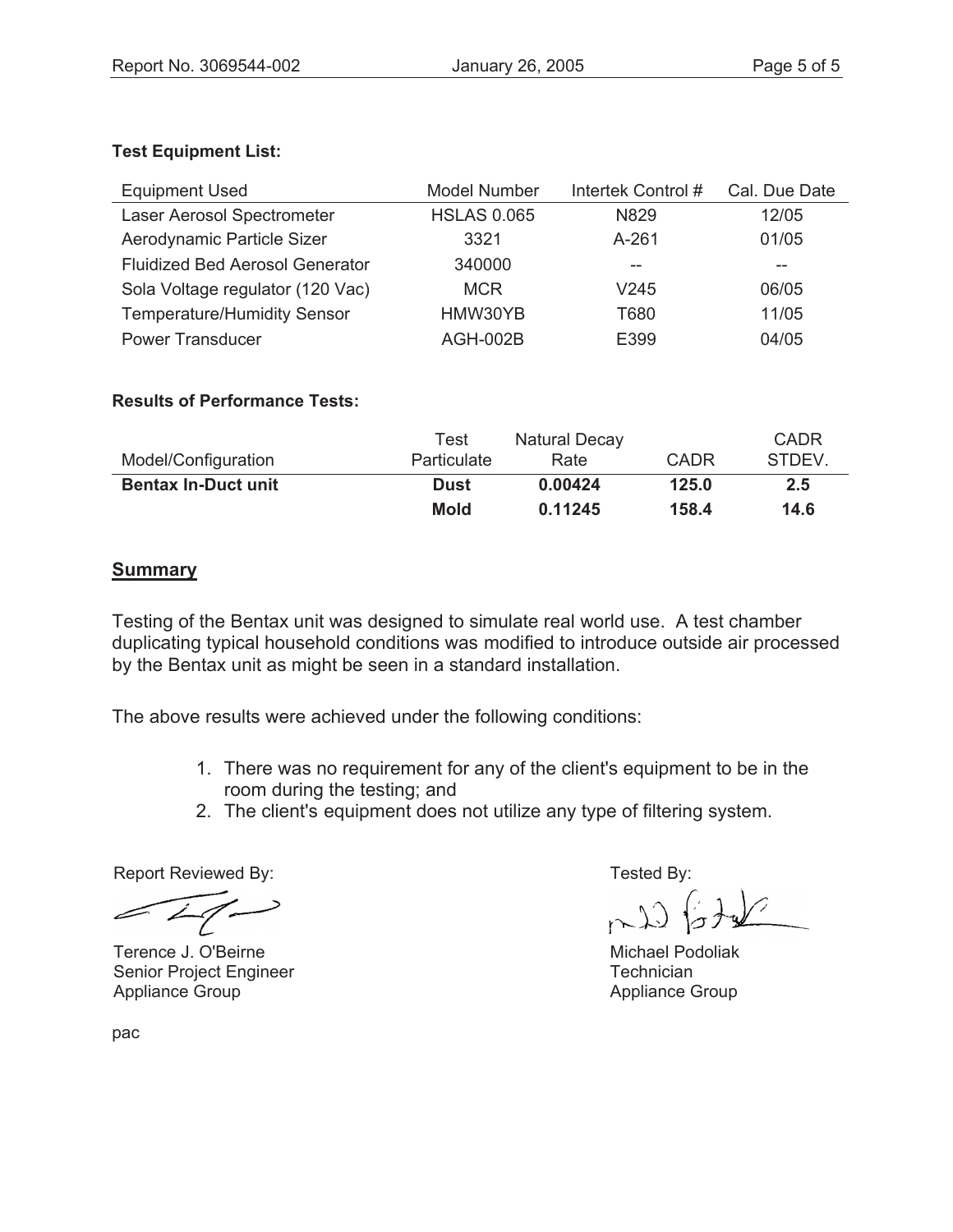

# **TTS** Intertek Testing Services

**Order Number** 3069544 Date 12/13/04 16:04:54



**Report Number**  $\mathbf{1}$ **Test Number**  $\mathbf 0$ 





| TIME(MIN) | Cti    | In(Cti) | TIME(MIN) | Cti    | LN(Cti) |  |
|-----------|--------|---------|-----------|--------|---------|--|
| 0.00      | 405.64 | 6.01    | 11.00     | 384.73 | 5.95    |  |
| 1.00      | 403.16 | 6.00    | 12.00     | 385.17 | 5.95    |  |
| 2.00      | 402.37 | 6.00    | 13.00     | 386.49 | 5.96    |  |
| 3.00      | 400.75 | 5.99    |           |        |         |  |
| 4.00      | 400.33 | 5.99    |           |        |         |  |
| 5.00      | 396.72 | 5.98    |           |        |         |  |
| 6.00      | 395.51 | 5.98    |           |        |         |  |
| 7.00      | 393.74 | 5.98    |           |        |         |  |
| 8.00      | 388.72 | 5.96    |           |        |         |  |
| 9.00      | 390.73 | 5.97    |           |        |         |  |
| 10.00     | 388.90 | 5.96    |           |        |         |  |

| <b>Quantity</b>                   | <b>Measured</b> | Lower<br>Limit | <b>Upper</b><br><b>Limit</b> | <b>Acceptable</b> |
|-----------------------------------|-----------------|----------------|------------------------------|-------------------|
| Decay Constant                    | 0.00424         |                |                              |                   |
| Slope Standard Deviation (cfm)    | 0.26            |                | 1.00                         | <b>YES</b>        |
| Background at Injection (part/cc) | 0.006           |                | 0.03                         | <b>YES</b>        |
| Initial Concentration (part/cc)   | 405.6           | 200            | 400                          | NO.               |
| Data points used                  | 14              | 9              |                              | <b>YES</b>        |
| Average Temperature (°F)          | 70              | 65             | 75                           | <b>YES</b>        |
| Average Humidity (%RH)            | 40              | 35             | 45                           | <b>YES</b>        |
| Average Input Voltage (volts)     | 120.61          |                |                              |                   |
| Average Test Unit Power (watts)   | 0.41            |                |                              |                   |
| Coefficient of Determination      | 0.958           |                |                              |                   |

| _______ |  |
|---------|--|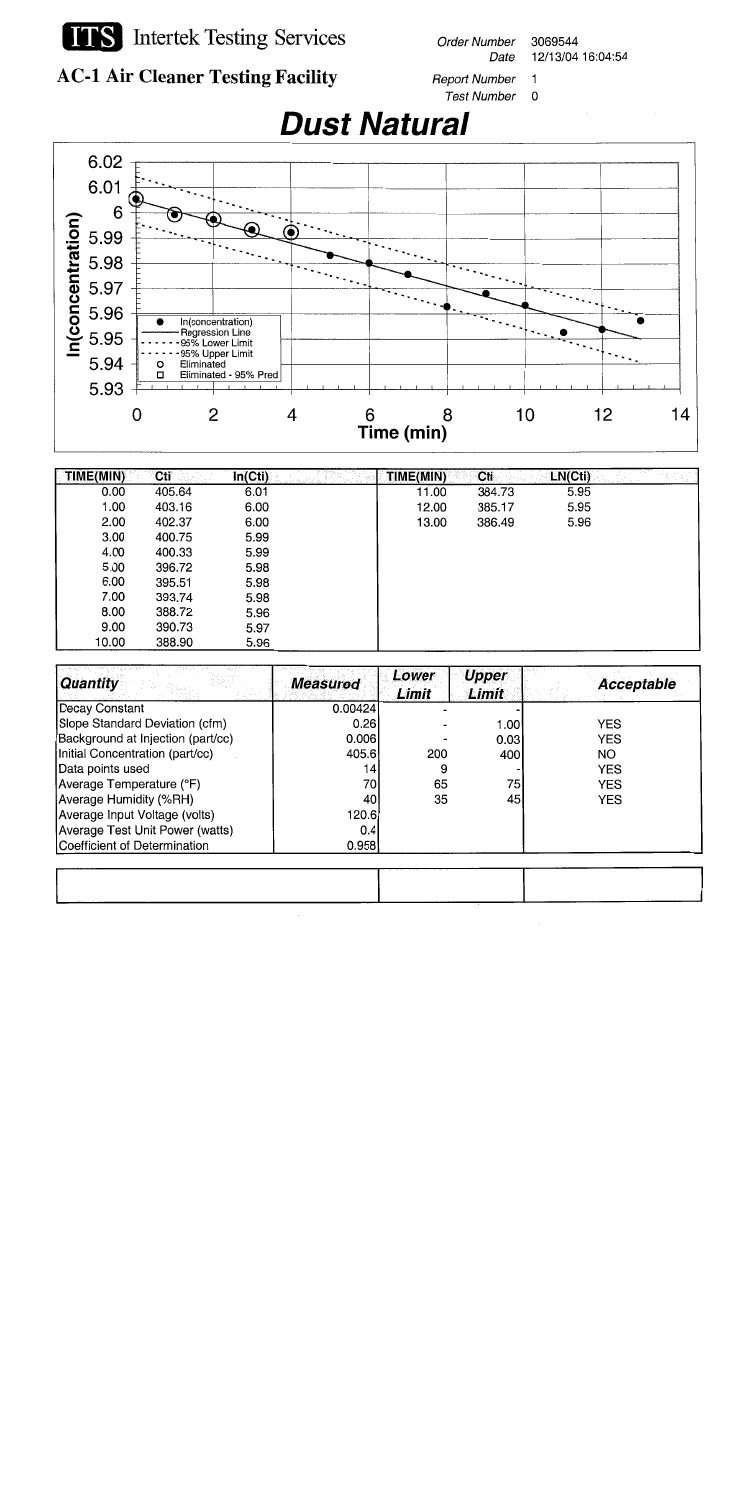

**Order Number** 3069544 Date 12/13/04 20:42:25

**AC-1 Air Cleaner Testing Facility** 

**Report Number**  $\mathbf{1}$ Test Number 0



| TIME(MIN) | Cti    | In(Cti) | <u>Taria</u> | TIME(MIN) | Cti   | LN(Cti) |  |
|-----------|--------|---------|--------------|-----------|-------|---------|--|
| 0.00      | 292.15 | 5.68    |              | 11.00     | 67.49 | 4.21    |  |
| 1.00      | 260.51 | 5.56    |              | 12.00     | 58.39 | 4.07    |  |
| 2.00      | 213.21 | 5.36    |              | 13.00     | 52.65 | 3.96    |  |
| 3.00      | 179.52 | 5.19    |              | 14.00     | 46.85 | 3.85    |  |
| 4.00      | 154.36 | 5.04    |              | 15.00     | 41.37 | 3.72    |  |
| 5.00      | 136.81 | 4.92    |              |           |       |         |  |
| 6.00      | 119.71 | 4.79    |              |           |       |         |  |
| 7.00      | 105.42 | 4.66    |              |           |       |         |  |
| 8.00      | 94.15  | 4.54    |              |           |       |         |  |
| 9.00      | 83.80  | 4.43    |              |           |       |         |  |
| 10.00     | 73.65  | 4.30    |              |           |       |         |  |

| <b>Quantity</b>                   | <b>Measured</b> | Lower<br>Limit | <b>Upper</b><br>Limit | Acceptable |
|-----------------------------------|-----------------|----------------|-----------------------|------------|
| <b>Decay Constant</b>             | 0.12822         |                |                       |            |
| Slope Standard Deviation (cfm)    | 2.52            |                | 12.92                 | <b>YES</b> |
| Background at Injection (part/cc) | 0.024           |                | 0.03                  | <b>YES</b> |
| Initial Concentration (part/cc)   | 292.2           | 200            | 400                   | <b>YES</b> |
| Data points used                  | 16              |                |                       | <b>YES</b> |
| Average Temperature (°F)          | 69              | 65             | 75                    | <b>YES</b> |
| Average Humidity (%RH)            | 39              | 35             | 45                    | <b>YES</b> |
| Average Input Voltage (volts)     | 120.6           |                |                       |            |
| Average Test Unit Power (watts)   | 0.41            |                |                       |            |
| Coefficient of Determination      | 0.995           |                |                       |            |
|                                   |                 |                |                       |            |
| <b>CADR</b>                       | 124.96 l        |                |                       |            |

.э  $12.5$ **YES**  $2.5$ **CADR Standard Deviation**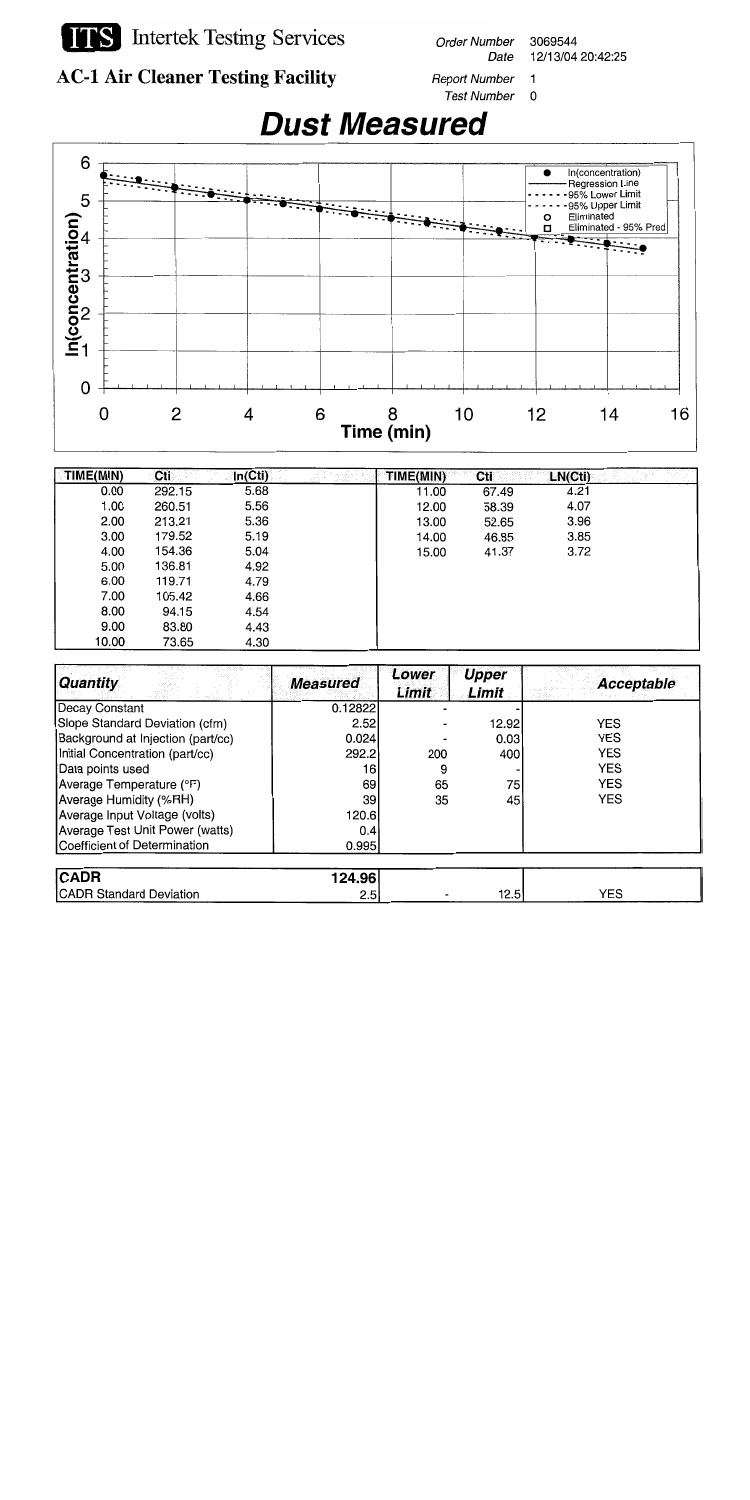

**ITS** Intertek Testing Services

**Order Number** 3069544 12/13/04 21:15:48 Date



**Report Number**  $\mathbf{1}$ **Test Number**  $\mathbf 0$ 

 $\mathbf 1$  $0.5$ In(concentration)  $\mathbf 0$  $12$  $14$  $16$  $10$  $-0.5$ In(concentration) Regression Line 95% Lower Limit  $-1$ 95% Upper Limit Eliminated  $\circ$ Eliminated - 95% Pred  $\Box$  $-1.5$  $-2$ Time (min)

| TIME(MIN) | Cti  | In(Cti) | TIME(MIN) | Cti  | LN(Cti) |  |
|-----------|------|---------|-----------|------|---------|--|
| 0.00      | 1.61 | 0.48    | 11.00     | 0.49 | $-0.72$ |  |
| 1.00      | 1.54 | 0.43    | 12.00     | 0.51 | $-0.67$ |  |
| 2.00      | 1.26 | 0.23    | 13.00     | 0.38 | $-0.97$ |  |
| 3.00      | 1.17 | 0.15    | 14.00     | 0.31 | $-1.17$ |  |
| 4.00      | 1.04 | 0.04    | 15.00     | 0.30 | $-1.20$ |  |
| 5.00      | 0.82 | $-0.19$ |           |      |         |  |
| 6.00      | 0.80 | $-0.22$ |           |      |         |  |
| 7.00      | 0.76 | $-0.28$ |           |      |         |  |
| 8.00      | 0.61 | $-0.49$ |           |      |         |  |
| 9.00      | 0.53 | $-0.63$ |           |      |         |  |
| 10.00     | 0.46 | $-0.79$ |           |      |         |  |

| <b>Quantity</b>                   | <b>Measured</b> | Lower<br>Limit | <b>Upper</b><br><b>Limit</b> | <b>Acceptable</b> |
|-----------------------------------|-----------------|----------------|------------------------------|-------------------|
| <b>Decay Constant</b>             | 0.11245         | 0.095          | 0.143                        | <b>YES</b>        |
| Slope Standard Deviation (cfm)    | 4.62            |                | 11.33                        | <b>YES</b>        |
| Background at Injection (part/cc) |                 |                | 0.03                         | <b>YES</b>        |
| Initial Concentration (part/cc)   | 1.611           |                | 9                            | NO.               |
| Data points used                  | 16              | 5              |                              | <b>YES</b>        |
| Average Temperature (°F)          | 68              | 65             | 75                           | <b>YES</b>        |
| Average Humidity (%RH)            | 41              | 35             | 45                           | <b>YES</b>        |
| Average Input Voltage (volts)     | 120.61          |                |                              |                   |
| Average Test Unit Power (watts)   | 0.4             |                |                              |                   |
| Coefficient of Determination      | 0.977           |                |                              |                   |

| ----- | ----- |  |
|-------|-------|--|
|       |       |  |
|       |       |  |
|       |       |  |
|       |       |  |
|       |       |  |
|       |       |  |
|       |       |  |
|       |       |  |

# **Mold Natural**